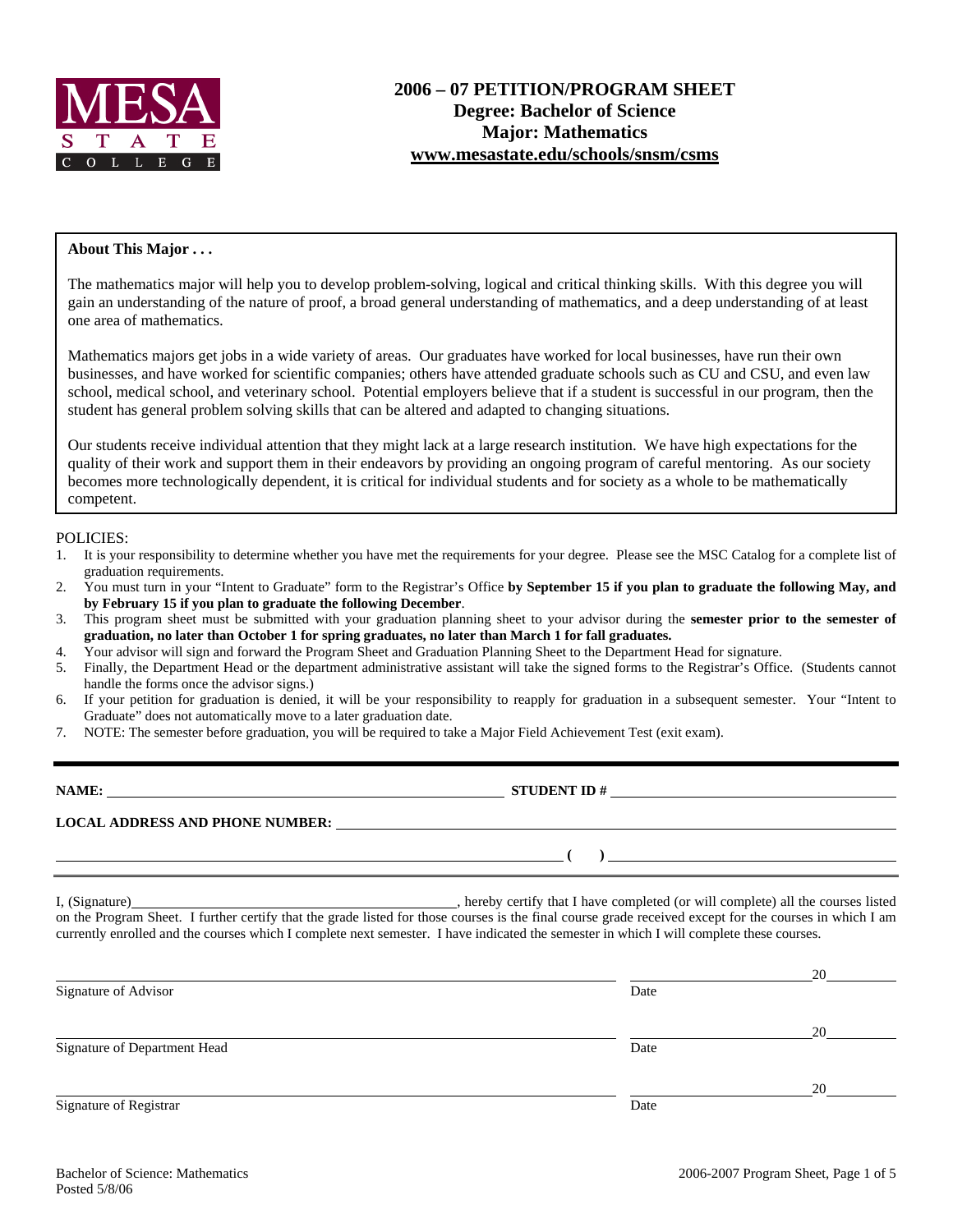- Must earn 120 semester hours and meet the academic residency requirements to earn a baccalaureate degree at Mesa State College.
- Must earn a minimum of 40 semester hours in upper division courses (i.e., 300-level and 400-level courses).
- A cumulative grade point average of 2.0 or higher must be maintained for all courses and a 2.5 GPA is required in the major courses.
- When filling out this program sheet a course can only be used once, i.e., no double counting is allowed between categories.
- Excess KINA/HPWE courses beyond the two required and pre-collegiate courses (usually numbered below 100) cannot be used for graduation.
- All degree requirements must be completed as described. Any exceptions or substitutions must be recommended in advance by the faculty advisor and approved by the Department Head.
- Meet with your faculty advisor regularly beginning in your freshman year to ensure you are making satisfactory progress towards your degree.
- It is recommended that students work closely with a faculty advisor when selecting courses and scheduling classes prior to registration.
- Students are required to participate in exit examinations or other programs deemed necessary to comply with the college accountability requirement.

### **General Education Requirements** (Minimum of 33 semester hours) See the M.S.C. catalog for the list of courses that meet the general education categories.

| Trns/Subs<br>No.<br>Grade<br>Term<br>Year<br>Course<br>Credit                   | Trns/Subs<br>No.<br>Grade<br>Year<br>Course<br>Credit<br>Term                                   |  |  |  |  |  |  |
|---------------------------------------------------------------------------------|-------------------------------------------------------------------------------------------------|--|--|--|--|--|--|
| <b>English:</b> ENGL 111 and 112 (6 semester hours, must receive a              | Humanities or Social/Behavioral Science: (3 semester hours)                                     |  |  |  |  |  |  |
| "C" or higher, must be completed by the time the student has 60                 |                                                                                                 |  |  |  |  |  |  |
| semester hours)                                                                 |                                                                                                 |  |  |  |  |  |  |
| *ENGL                                                                           | <b>Fine Arts:</b> (3 semester hours)                                                            |  |  |  |  |  |  |
| *ENGL                                                                           |                                                                                                 |  |  |  |  |  |  |
| *ENGL 129, Honors English, may be substituted for ENGL 111 and ENGL             |                                                                                                 |  |  |  |  |  |  |
| 112. Must earn a grade of "C" or better. May need to take additional electives. |                                                                                                 |  |  |  |  |  |  |
| <b>Humanities:</b> (6 semester hours)                                           | <b>Natural Sciences:</b> (minimum 6 semester hours, at least one course)<br>must include a lab) |  |  |  |  |  |  |
|                                                                                 |                                                                                                 |  |  |  |  |  |  |
|                                                                                 |                                                                                                 |  |  |  |  |  |  |
| Social and Behavioral Sciences: (6 semester hours)                              |                                                                                                 |  |  |  |  |  |  |
|                                                                                 | <b>Applied Studies:</b> (3 semester hours)                                                      |  |  |  |  |  |  |
|                                                                                 |                                                                                                 |  |  |  |  |  |  |
|                                                                                 |                                                                                                 |  |  |  |  |  |  |

### **Other Requirements** (10 semester hours) See the M.S.C. catalog for the list of approved KINA/HPWE Activity courses.

| <b>Kinesiology:</b> (3 Semester Hours)                                  |       |        |       |      |      | <b>Bachelor of Science Degree Distinction:</b> |                                                               |            |        |       |      |      |           |
|-------------------------------------------------------------------------|-------|--------|-------|------|------|------------------------------------------------|---------------------------------------------------------------|------------|--------|-------|------|------|-----------|
| Course                                                                  | No.   | Credit | Grade | Term | Year | Trns/Subs                                      | (7 semester hours) Must earn a "C" or better in both courses. |            |        |       |      |      |           |
| <b>KINE/HPWA</b>                                                        | - 100 |        |       |      |      |                                                | Course                                                        | No.        | Credit | Grade | Term | Year | Trns/Subs |
| <b>KINA/HPWE</b>                                                        |       |        |       |      |      |                                                | CSCI                                                          | 111        |        |       |      |      |           |
| <b>KINA/HPWE</b>                                                        |       |        |       |      |      |                                                | <b>STAT</b>                                                   | <b>200</b> |        |       |      |      |           |
| See the M.S.C. catalog for the list of approved KINA/HPWE/Selected DANC |       |        |       |      |      |                                                |                                                               |            |        |       |      |      |           |
| courses.                                                                |       |        |       |      |      |                                                |                                                               |            |        |       |      |      |           |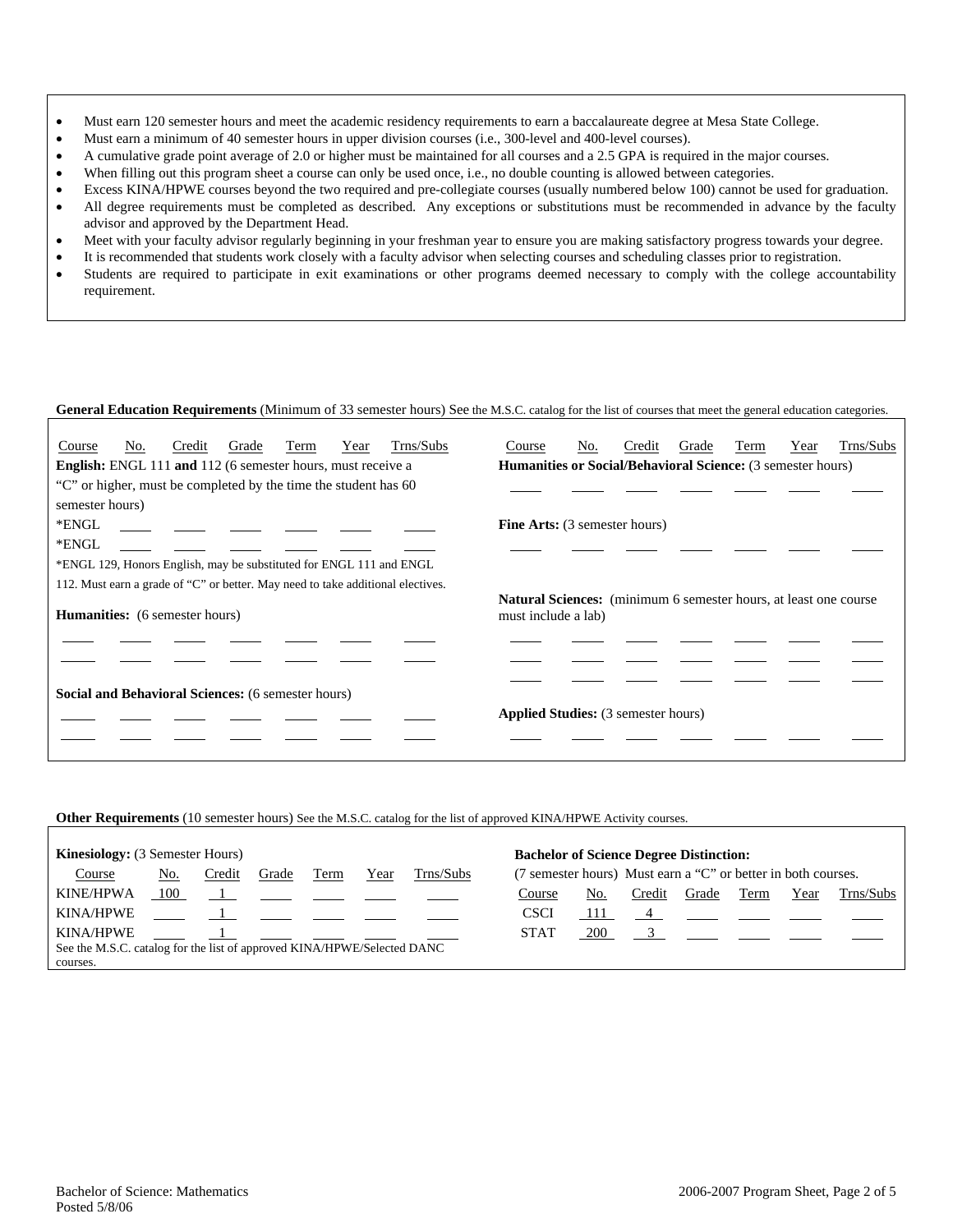|             |     | completing major requirements.                    |       |      |      |                                                                                                                                                                                                                                                         |              |     |                         |       |      |      |           |
|-------------|-----|---------------------------------------------------|-------|------|------|---------------------------------------------------------------------------------------------------------------------------------------------------------------------------------------------------------------------------------------------------------|--------------|-----|-------------------------|-------|------|------|-----------|
|             |     |                                                   |       |      |      |                                                                                                                                                                                                                                                         |              |     |                         |       |      |      |           |
| Course      | No. | Credit                                            | Grade | Term | Year | Trns/Subs                                                                                                                                                                                                                                               | Course       | No. | Credit                  | Grade | Term | Year | Trns/Subs |
| <b>MATH</b> | 151 | $-5$                                              |       |      |      |                                                                                                                                                                                                                                                         | <b>MATH</b>  | 490 | $\overline{\mathbf{3}}$ |       |      |      |           |
| <b>MATH</b> | 152 | $5\overline{)}$                                   |       |      |      |                                                                                                                                                                                                                                                         | <b>MATH</b>  | 453 | $\overline{\mathbf{3}}$ |       |      |      |           |
| <b>MATH</b> | 240 | $\frac{3}{2}$                                     |       |      |      |                                                                                                                                                                                                                                                         | $\mathbf{a}$ |     |                         |       |      |      |           |
| <b>MATH</b> | 253 | $\overline{4}$                                    |       |      |      |                                                                                                                                                                                                                                                         | <b>MATH</b>  | 491 | $\frac{3}{2}$           |       |      |      |           |
| <b>MATH</b> | 325 | $\overline{\phantom{0}3}$                         |       |      |      |                                                                                                                                                                                                                                                         | <b>MATH</b>  | 484 |                         |       |      |      |           |
| <b>MATH</b> | 452 | $\overline{3}$                                    |       |      |      |                                                                                                                                                                                                                                                         | MATH         | 494 | 2                       |       |      |      |           |
|             |     | hours, can be used as one of these four courses.) |       |      |      | Four courses from: MATH 260, MATH 310, MATH 360, MATH 361, MATH 365, MATH 369, MATH 370, MATH 386, MATH 420, MATH 430,<br>MATH 450, MATH 460, MATH 453 or MATH 491, STAT 311, MATH 396 or MATH 496 (At most one topics course, which must be 3 semester |              |     |                         |       |      |      |           |
| Course      | No. | Credit                                            | Grade | Term | Year | Trns/Subs                                                                                                                                                                                                                                               | Course       | No. | Credit                  | Grade | Term | Year | Trns/Subs |
| <b>MATH</b> |     |                                                   |       |      |      |                                                                                                                                                                                                                                                         | <b>MATH</b>  |     |                         |       |      |      |           |
| <b>MATH</b> |     |                                                   |       |      |      |                                                                                                                                                                                                                                                         |              |     |                         |       |      |      |           |
|             |     |                                                   |       |      |      |                                                                                                                                                                                                                                                         |              |     |                         |       |      |      |           |

**Mathematics Major Requirements** (45-47 Semester Hours) A 2.5 GPA is required in the major courses. At most one "D" may be used in

| Electives (All college level courses appearing on your final transcript, not listed above that will bring your total semester hours to 120 hours.<br>Excludes KINA/HPWE activity courses.) (32 semester hours may be needed as well as some additional upper division hours.) |     |        |       |      |      |           |        |     |        |       |      |      |           |
|-------------------------------------------------------------------------------------------------------------------------------------------------------------------------------------------------------------------------------------------------------------------------------|-----|--------|-------|------|------|-----------|--------|-----|--------|-------|------|------|-----------|
| Course                                                                                                                                                                                                                                                                        | No. | Credit | Grade | Term | Year | Trns/Subs | Course | No. | Credit | Grade | Term | Year | Trns/Subs |
|                                                                                                                                                                                                                                                                               |     |        |       |      |      |           |        |     |        |       |      |      |           |
|                                                                                                                                                                                                                                                                               |     |        |       |      |      |           |        |     |        |       |      |      |           |
|                                                                                                                                                                                                                                                                               |     |        |       |      |      |           |        |     |        |       |      |      |           |
|                                                                                                                                                                                                                                                                               |     |        |       |      |      |           |        |     |        |       |      |      |           |
|                                                                                                                                                                                                                                                                               |     |        |       |      |      |           |        |     |        |       |      |      |           |
|                                                                                                                                                                                                                                                                               |     |        |       |      |      |           |        |     |        |       |      |      |           |
|                                                                                                                                                                                                                                                                               |     |        |       |      |      |           |        |     |        |       |      |      |           |

# **GRADUATION INFORMATION**

See the "Undergraduate Graduation Requirements" in the Mesa State College catalog for additional graduation information.

**GENERAL EDUCATION REQUIREMENTS** (Minimum of 33 Semester Hours) See current Mesa State College catalog for list of courses that fulfill the requirements below. If one (or more) of the selections below is required in your major, you must use it to fulfill the major requirement and **make a different selection to meet the general education requirement. The courses may not be used to fulfill both requirements.**

**English – 6** Semester Hours (Must be **completed** before student has 60 semester hours. Must receive grade of "C" or better.) ENGL 111 **and** ENGL 112 **or** ENGL 129 *(by permission)*

**Humanities – 6** semester hours

**Social and Behavioral Sciences – 6** semester hours

**Humanities or Social/Behavioral Sciences – 3** semester hours

**Fine Arts – 3** semester hours

**Natural Sciences – 6** semester hours (At least one course must include a lab.)

**Applied Studies – 3** semester hours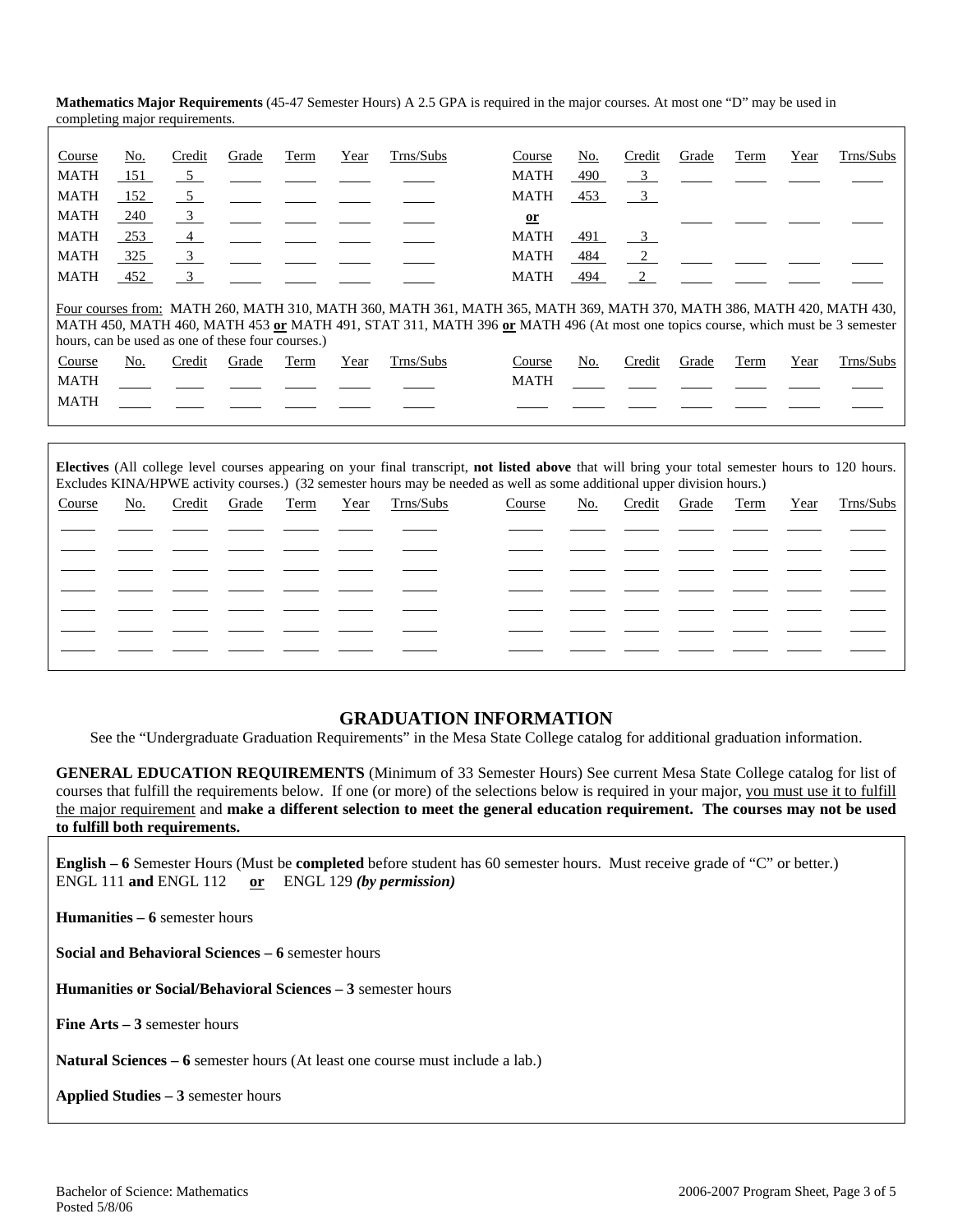### **OTHER REQUIREMENTS** (9 Semester Hours)

**Kinesiology – 3** Semester Hours Each student must take KINE/HPWA 100 together with two KINA/HPWE/Selected DANC courses. See current catalog for listing.

**Degree Distinction – 7** Semester Hours CSCI 111 Computer Science I – 4 semester hours STAT 200 Probability and Statistics – 3 semester hours

**Mathematics** (45-47 Semester Hours) A 2.5 GPA is required in the major courses. At most one "D" may be used in completing major requirements.

### **Required Courses:**

MATH 151 Calculus I (5) MATH 152 Calculus II (5) MATH 240 Introduction to Advanced Mathematics (3) MATH 253 Calculus III (4) MATH 325 Linear Algebra (3) MATH 452 Introduction to Real Analysis I (3) MATH 490 Abstract Algebra I (3) MATH 453 Introduction to Real Analysis II (3) **or** MATH 491 Abstract Algebra II (3) MATH 484 Senior Seminar I (2) MATH 494 Senior Seminar II (2) Four Courses from the following: MATH 260 Differential Equations (3) MATH 310 Number Theory (3) MATH 360 Methods of Applied Mathematics (3) MATH 361 Numerical Analysis (4) MATH 365 Mathematical Modeling (3) MATH 369 Discrete Structures I (3) MATH 370 Discrete Structures II (3) MATH 386 Geometries (4) MATH 420 Introduction to Topology (3) MATH 430 Mathematical Logic (3) MATH 450 Complex Variables (3) MATH 460 Linear Algebra II (3) MATH 453 Introduction to Real Analysis II (3) or MATH 491 Abstract Algebra II (3) STAT 311 Statistical Methods (3) MATH 396 Topics (1-3) **or** MATH 496 Topics (1-3) (At most one topics class, which must be 3 semester hours, can be used as one of these four courses)

**General Electives: 32 Semester Hours** may be needed as well as additional upper division hours.

Students are required to participate in exit examinations or other programs deemed necessary to comply with the college accountability requirement. All degree requirements must be completed as described above. Any exceptions or substitutions must be recommended in advance by the faculty advisor and approved by the Department Head.